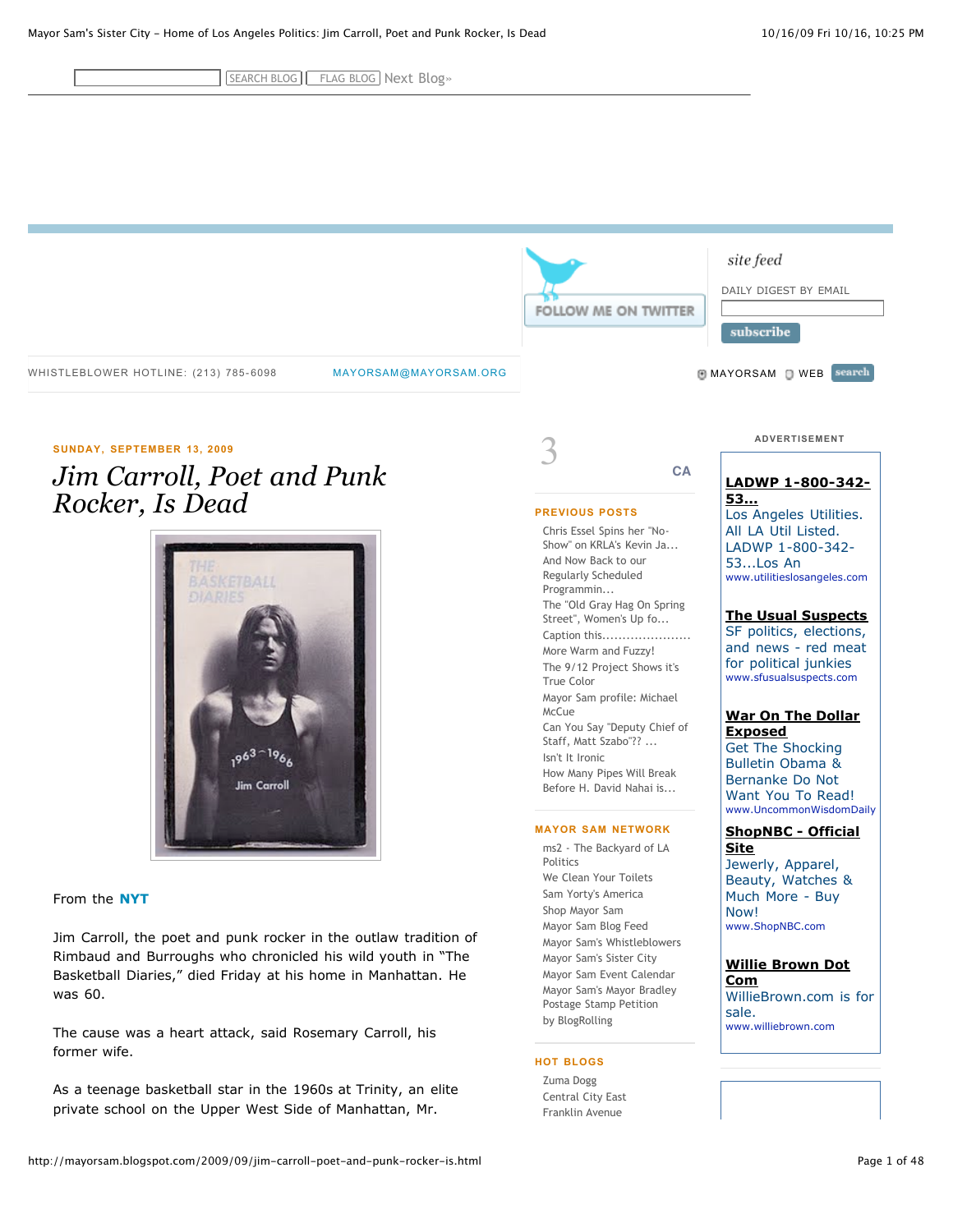Carroll led a chaotic life that combined sports, drugs and poetry. This highly unusual combination lent a lurid appeal to "The Basketball Diaries," the journal he kept during high school and published in 1978, by which time his poetry had already won him a cult reputation as the new Bob Dylan.



### The full obituary by William Grimes can be found **[here](http://www.nytimes.com/2009/09/14/books/14carroll.html?_r=1)**.

LABELS: [jim carroll](http://mayorsam.blogspot.com/search/label/Jim%20Carroll) POSTED BY JOE B. @ [9/13/2009 05:57:00 PM](http://mayorsam.blogspot.com/2009/09/jim-carroll-poet-and-punk-rocker-is.html)

**8 C O M M E N T S :**

# **Anonymous** said:

Great loss! RIP Mr.Carroll.

[September 13, 2009 6:36 PM](http://mayorsam.blogspot.com/2009/09/jim-carroll-poet-and-punk-rocker-is.html#3212194746887353410)

# **[Krispy](http://www.fistfulofdonuts.com/)** said:

To put Jim Carroll in the same league as Rimbaud and Burroughs requires a tremendous stretch. I'm sorry to hear that he's passed away so young, but let's be honest. The man's talents were severely limited at best.

[September 13, 2009 7:28 PM](http://mayorsam.blogspot.com/2009/09/jim-carroll-poet-and-punk-rocker-is.html#5620976681048174551)

# **[john a. bailo](http://www.blogger.com/profile/01856116708814148994)** said:

These are the people who....aaarrrggghhh! [September 13, 2009 8:23 PM](http://mayorsam.blogspot.com/2009/09/jim-carroll-poet-and-punk-rocker-is.html#3608295875011880444)

### **Anonymous** said:

Joe, since you enjoy cracking the whipe to ensure that people stay on topic, maybe you can tell us how this guy dying relates to "The Home of Los Angeles Politics"?

[WitnessLA.com](http://rpc.blogrolling.com/redirect.php?r=646cced582ed16ac16008044e1803dd5&url=http%3A%2F%2Fwitnessla.com%2F) [LAist](http://rpc.blogrolling.com/redirect.php?r=646cced582ed16ac16008044e1803dd5&url=http%3A%2F%2Fwww.laist.com%2F) [Metroblogging LA](http://rpc.blogrolling.com/redirect.php?r=646cced582ed16ac16008044e1803dd5&url=http%3A%2F%2Fblogging.la%2F) [Curbed LA](http://rpc.blogrolling.com/redirect.php?r=646cced582ed16ac16008044e1803dd5&url=http%3A%2F%2Fla.curbed.com%2F) [LA Fire Department Blog](http://rpc.blogrolling.com/redirect.php?r=646cced582ed16ac16008044e1803dd5&url=http%3A%2F%2Flafd.blogspot.com%2F) [When Tara Met Blog](http://rpc.blogrolling.com/redirect.php?r=646cced582ed16ac16008044e1803dd5&url=http%3A%2F%2Fwww.tarametblog.com%2F) [The Big Picture](http://rpc.blogrolling.com/redirect.php?r=646cced582ed16ac16008044e1803dd5&url=http%3A%2F%2Fwww.bigpicweblog.com%2F) [LA Can't Drive](http://rpc.blogrolling.com/redirect.php?r=646cced582ed16ac16008044e1803dd5&url=http%3A%2F%2Fwww.lacantdrive.com%2F) [Random Buttercup](http://rpc.blogrolling.com/redirect.php?r=646cced582ed16ac16008044e1803dd5&url=http%3A%2F%2Fwww.randombuttercup.com%2F) [Debbie Schlussel](http://rpc.blogrolling.com/redirect.php?r=646cced582ed16ac16008044e1803dd5&url=http%3A%2F%2Fwww.debbieschlussel.com%2F) [Loteria Chicana](http://rpc.blogrolling.com/redirect.php?r=646cced582ed16ac16008044e1803dd5&url=http%3A%2F%2Floteriachicana.net%2F) [Foothill Cities Blog](http://rpc.blogrolling.com/redirect.php?r=646cced582ed16ac16008044e1803dd5&url=http%3A%2F%2Fthefcblog.com%2F) [California Faultline](http://rpc.blogrolling.com/redirect.php?r=646cced582ed16ac16008044e1803dd5&url=http%3A%2F%2Fcaliforniafaultline.wordpress.com%2F) [Conan Nolan](http://rpc.blogrolling.com/redirect.php?r=646cced582ed16ac16008044e1803dd5&url=http%3A%2F%2Fwww.knbc.com%2Fcapoliticsraw%2Findex.html%3Fdl%3Dmainclick) [Ron Kaye](http://rpc.blogrolling.com/redirect.php?r=646cced582ed16ac16008044e1803dd5&url=http%3A%2F%2Fronkayela.com%2F) [Meghan McCain](http://rpc.blogrolling.com/redirect.php?r=646cced582ed16ac16008044e1803dd5&url=http%3A%2F%2Fwww.mccainblogette.com%2F) [FullosseousFlap's Dental Blog](http://rpc.blogrolling.com/redirect.php?r=646cced582ed16ac16008044e1803dd5&url=http%3A%2F%2Fflapsblog.com%2F) [Patterico's Pontifications](http://rpc.blogrolling.com/redirect.php?r=646cced582ed16ac16008044e1803dd5&url=http%3A%2F%2Fpatterico.com%2F) [Save Our Taco Trucks!](http://rpc.blogrolling.com/redirect.php?r=646cced582ed16ac16008044e1803dd5&url=http%3A%2F%2Fsaveourtacotrucks.org%2F) [Notes From Los Angeles](http://rpc.blogrolling.com/redirect.php?r=646cced582ed16ac16008044e1803dd5&url=http%3A%2F%2Fnotesfromla.com%2F) [Bridget Johnson](http://rpc.blogrolling.com/redirect.php?r=646cced582ed16ac16008044e1803dd5&url=http%3A%2F%2Fblogs.rockymountainnews.com%2Fbridget%2F) Confessions of a [Conservative Valley Girl](http://rpc.blogrolling.com/redirect.php?r=646cced582ed16ac16008044e1803dd5&url=http%3A%2F%2Fashleyfromla.blogspot.com%2F) [Common Sense from a](http://rpc.blogrolling.com/redirect.php?r=646cced582ed16ac16008044e1803dd5&url=http%3A%2F%2Fdouggold.blogspot.com%2F) Common Man

### **LA'S BLOGS**

[LA Observed](http://rpc.blogrolling.com/redirect.php?r=f59839a55ca7d88c10528fff485e7885&url=http%3A%2F%2Fwww.laobserved.com%2F) [edspresso.com](http://rpc.blogrolling.com/redirect.php?r=f59839a55ca7d88c10528fff485e7885&url=http%3A%2F%2Fwww.edspresso.com%2F2007%2F03%2Fmorning_shots_44.htm) [West L.A. Online](http://rpc.blogrolling.com/redirect.php?r=f59839a55ca7d88c10528fff485e7885&url=http%3A%2F%2Fjimbursch.typepad.com%2Fwestlaonline%2F) [El Segundo.Net](http://rpc.blogrolling.com/redirect.php?r=f59839a55ca7d88c10528fff485e7885&url=http%3A%2F%2Fwww.elsegundo.net%2F) [Lone Wacko](http://rpc.blogrolling.com/redirect.php?r=f59839a55ca7d88c10528fff485e7885&url=http%3A%2F%2Flonewacko.com%2Fblog%2Findex.html) [Antonio Villaraigosa News](http://rpc.blogrolling.com/redirect.php?r=f59839a55ca7d88c10528fff485e7885&url=http%3A%2F%2Fwecleanyourtoilets.blogspot.com%2F) Blog [Los Angeles Politics](http://rpc.blogrolling.com/redirect.php?r=f59839a55ca7d88c10528fff485e7885&url=http%3A%2F%2Fmayorsam.blogspot.com%2F) [Absolute Random Nonsense](http://rpc.blogrolling.com/redirect.php?r=f59839a55ca7d88c10528fff485e7885&url=%09http%3A%2F%2Fabsoluterandomnonsense.blogspot.com%2F) [Liberty Film Festival](http://rpc.blogrolling.com/redirect.php?r=f59839a55ca7d88c10528fff485e7885&url=http%3A%2F%2Fwww.libertyfilmfestival.com%2Flibertas%2F) [PoliPsych.comBlog](http://rpc.blogrolling.com/redirect.php?r=f59839a55ca7d88c10528fff485e7885&url=http%3A%2F%2Fwww.polipsych.com%2F) [mainbrace](http://rpc.blogrolling.com/redirect.php?r=f59839a55ca7d88c10528fff485e7885&url=http%3A%2F%2Fmainbrace.blogspot.com%2F) [Street Hassle](http://rpc.blogrolling.com/redirect.php?r=f59839a55ca7d88c10528fff485e7885&url=http%3A%2F%2Fstreet-hassle.blogspot.com%2F) [Valley of the Doll](http://rpc.blogrolling.com/redirect.php?r=f59839a55ca7d88c10528fff485e7885&url=http%3A%2F%2Fvalleydollshouse.blogspot.com%2F)

#### **NEIGHBORHOOD BLOGS**

[Atwater Village Newbie](http://rpc.blogrolling.com/redirect.php?r=703cd0bc61eed9c350ff7968993b3114&url=http%3A%2F%2Fatwater-village.blogspot.com%2F) [View From A Loft](http://rpc.blogrolling.com/redirect.php?r=703cd0bc61eed9c350ff7968993b3114&url=http%3A%2F%2Fviewfromaloft.typepad.com%2F) [Downtown NoHo](http://rpc.blogrolling.com/redirect.php?r=703cd0bc61eed9c350ff7968993b3114&url=http%3A%2F%2Fdowntownnoho.blogspot.com%2F) [Video Louis-ST NoHo](http://rpc.blogrolling.com/redirect.php?r=703cd0bc61eed9c350ff7968993b3114&url=http%3A%2F%2Fst-noho.blogspot.com%2F) [Silver Lake Davine](http://rpc.blogrolling.com/redirect.php?r=703cd0bc61eed9c350ff7968993b3114&url=http%3A%2F%2Fsilverlakedavine.blogspot.com%2F) [Angelenic](http://rpc.blogrolling.com/redirect.php?r=703cd0bc61eed9c350ff7968993b3114&url=http%3A%2F%2Fwww.angelenic.com%2F) [Westchester Parents](http://rpc.blogrolling.com/redirect.php?r=703cd0bc61eed9c350ff7968993b3114&url=http%3A%2F%2Fwww.westchesterparents.org) [SFV Real Estate Blog](http://rpc.blogrolling.com/redirect.php?r=703cd0bc61eed9c350ff7968993b3114&url=http%3A%2F%2Fsfvrealestate.blogspot.com%2F) [Westside Bikeside](http://rpc.blogrolling.com/redirect.php?r=703cd0bc61eed9c350ff7968993b3114&url=http%3A%2F%2Fwww.westsidebikeside.com%2F) [Griffith Park, Interrupted](http://rpc.blogrolling.com/redirect.php?r=703cd0bc61eed9c350ff7968993b3114&url=http%3A%2F%2Fdonnabarstow.com%2Fpark_blog%2F) [Beckford Avenue School](http://rpc.blogrolling.com/redirect.php?r=703cd0bc61eed9c350ff7968993b3114&url=http%3A%2F%2Fbeckfordparents.blogspot.com%2F) Parents Blog [Here In Van Nuys](http://rpc.blogrolling.com/redirect.php?r=703cd0bc61eed9c350ff7968993b3114&url=http%3A%2F%2Fhereinvannuys.wordpress.com%2F) [Mayor Tina Del Rio of the](http://rpc.blogrolling.com/redirect.php?r=703cd0bc61eed9c350ff7968993b3114&url=http%3A%2F%2Fmayortinadelrio.blogspot.com%2F) City of Commerce

#### **MEDIA**

[John and Ken](http://rpc.blogrolling.com/redirect.php?r=400ecdea28a15338e5d5576e4cebba03&url=http%3A%2F%2Fwww.johnandkenshow.com%2F) [Doug McIntyre](http://rpc.blogrolling.com/redirect.php?r=400ecdea28a15338e5d5576e4cebba03&url=http%3A%2F%2Fwww.kabc.com%2Fshowdj.asp%3FDJID%3D4003) [Marc "Mr. K" Germain](http://rpc.blogrolling.com/redirect.php?r=400ecdea28a15338e5d5576e4cebba03&url=http%3A%2F%2Fwww.marcgermain.com%2F) [Kevin James](http://rpc.blogrolling.com/redirect.php?r=400ecdea28a15338e5d5576e4cebba03&url=http%3A%2F%2Fwww.krla870.com%2Fsubpage.asp%3FStationId%3DKRLA-AM%26PageNo%3D35)

[Remover](http://googleads.g.doubleclick.net/aclk?sa=l&ai=BvjoByCrZSo62Eoq7lQfNs_l35JSJgwGmlPPVD_yrj-ADsOtUEAEYASCzqp4CKAU4AFCb9vnBB2DJxqmLwKTYD6AB9cq5_wOyARVtYXlvcnNhbS5ibG9nc3BvdC5jb226AQoxNjB4NjAwX2FzyAEB2gFNaHR0cDovL21heW9yc2FtLmJsb2dzcG90LmNvbS8yMDA5LzA5L2ppbS1jYXJyb2xsLXBvZXQtYW5kLXB1bmstcm9ja2VyLWlzLmh0bWzgAQOAAgHAAgHQAgGoAwGwA5KVoAbIAwf1AwgAAIQ&num=1&sig=AGiWqtyuwPgtUuL5E4Zp8IQIglKQeZELPg&client=ca-pub-6882571339847949&adurl=http://www.stopzilla.com/products/stopzilla/infection-removal.do%3FAID%3D10328%26cid%3D) <sub>--</sub>厚 Free Spyware Scan. Award-winning Spyware Remover. Download now. www.STOPzilla.com

#### **[The Stoneridge](http://googleads.g.doubleclick.net/aclk?sa=l&ai=BIfmXyCrZSo62Eoq7lQfNs_l3hIiosgHGgOCcDsCNtwHw_TkQAhgCILOqngIoBTgAUPfNt6YCYMnGqYvApNgPsgEVbWF5b3JzYW0uYmxvZ3Nwb3QuY29tugEKMTYweDYwMF9hc8gBAdoBTWh0dHA6Ly9tYXlvcnNhbS5ibG9nc3BvdC5jb20vMjAwOS8wOS9qaW0tY2Fycm9sbC1wb2V0LWFuZC1wdW5rLXJvY2tlci1pcy5odG1s4AEDgAIBqAMBsAOSlaAGyAMH9QMIAACE&num=2&sig=AGiWqtwtco1fstVXd8PO9JWmMtLIIkVMTA&client=ca-pub-6882571339847949&adurl=http://www.stoneridgegroup.com/) Group**

Award-winning political consultants Web design, email marketing & more. StoneridgeGroup.com

#### **[LADWP 1-800-342-](http://googleads.g.doubleclick.net/aclk?sa=l&ai=Be8olyCrZSo62Eoq7lQfNs_l3yrnQqwGwzPe9DcCNtwGwzAsQAxgDILOqngIoBTgAUK7HueYEYMnGqYvApNgPsgEVbWF5b3JzYW0uYmxvZ3Nwb3QuY29tugEKMTYweDYwMF9hc8gBAdoBTWh0dHA6Ly9tYXlvcnNhbS5ibG9nc3BvdC5jb20vMjAwOS8wOS9qaW0tY2Fycm9sbC1wb2V0LWFuZC1wdW5rLXJvY2tlci1pcy5odG1s4AEDqAMBsAOSlaAGyAMH9QMIAACE&num=3&sig=AGiWqtxBxjLjDovGfpkYoTqcce5VNARXQg&client=ca-pub-6882571339847949&adurl=http://www.utilitieslosangeles.com) 53...**

Los Angeles Utilities. All LA Util Listed. LADWP 1-800-342- 53...Los An www.utilitieslosangeles.com

#### **[HSBC NRE Account](http://googleads.g.doubleclick.net/aclk?sa=l&ai=B3CZsyCrZSo62Eoq7lQfNs_l35cDgowHjz-SbEpX9hZkEgISfERAEGAQgs6qeAigFOABQxPL01wZgycapi8Ck2A-gAdfgh-wDsgEVbWF5b3JzYW0uYmxvZ3Nwb3QuY29tugEKMTYweDYwMF9hc8gBAdoBTWh0dHA6Ly9tYXlvcnNhbS5ibG9nc3BvdC5jb20vMjAwOS8wOS9qaW0tY2Fycm9sbC1wb2V0LWFuZC1wdW5rLXJvY2tlci1pcy5odG1s4AEDqQK_OZwQODxXPsACAcgC6cbqDKgDAbADkpWgBsgDB_UDCAAAhA&num=4&sig=AGiWqtz_n6p_rn0dE5lrKC-kocXHL5OSQw&client=ca-pub-6882571339847949&adurl=http://www.hsbcnri.co.in/lms0509/HSBC26Jun09/lp.asp%3Fwebsite%3DGOOGLE%26ads%3D0609MTUS_C1ggle%26adssize%3DPOA)**

Conveniently Manage Rupee Payments Using Your Overseas Earning. Apply! www.hsbcnri.co.in

**[The Usual Suspects](http://googleads.g.doubleclick.net/aclk?sa=l&ai=BoloEyCrZSo62Eoq7lQfNs_l3odzQD9GvspQCwI23AaDRGRAFGAUgs6qeAigFOABQu-DTsfj_____AWDJxqmLwKTYD6ABgMWz_wOyARVtYXlvcnNhbS5ibG9nc3BvdC5jb226AQoxNjB4NjAwX2FzyAEB2gFNaHR0cDovL21heW9yc2FtLmJsb2dzcG90LmNvbS8yMDA5LzA5L2ppbS1jYXJyb2xsLXBvZXQtYW5kLXB1bmstcm9ja2VyLWlzLmh0bWzgAQOoAwGwA5KVoAbIAwf1AwgAAIQ&num=5&sig=AGiWqtwdpgHO4cRqLaM4s0_xciPAQzGvhA&client=ca-pub-6882571339847949&adurl=http://www.sfusualsuspects.com)**

SF politics, elections, and news - red meat for political junkies www.sfusualsuspects.com

**[Your Ad Here](http://www.adbrite.com/mb/commerce/purchase_form.php?opid=418351&afsid=1)**

#### **ADVERTISEMENT**

**[Advertise Here](http://www.advolcano.com/buy/selectPuPo.cfm?StId=1228)**

["councilman last seen as jose](http://mayorsam.blogspot.com/search/label/%22COUNCILMAN%20LAST%20SEEN%20AS%20JOSE%20HUIZAR%22) huizar" ["councilman last seen as jose](http://mayorsam.blogspot.com/search/label/%22COUNCILMAN%20LAST%20SEEN%20AS%20JOSE%20HUIZAR%22%20L.A.%20Now) huizar" l.a. now "councilman last seen [speaking as jose huizar"](http://mayorsam.blogspot.com/search/label/%22COUNCILMAN%20LAST%20SEEN%20SPEAKING%20AS%20JOSE%20HUIZAR%22) ["dream with me"](http://mayorsam.blogspot.com/search/label/%22Dream%20with%20Me%22) ["la antonia times"](http://mayorsam.blogspot.com/search/label/%22LA%20ANTONIA%20TIMES%22) ["lil o tonio" yell leader watch](http://mayorsam.blogspot.com/search/label/%22LIL%20O%20TONIO%22%20Yell%20leader%20watch) ["lil o'tonio" yell leader watch](http://mayorsam.blogspot.com/search/label/%22LIL%20O) ["mechista"](http://mayorsam.blogspot.com/search/label/%22MEchista%22) ["mayor vetovillar"](http://mayorsam.blogspot.com/search/label/%22Mayor%20Vetovillar%22) ["nunez act"](http://mayorsam.blogspot.com/search/label/%22NUNEZ%20ACT%22) ["notes on the election](http://mayorsam.blogspot.com/search/label/%22Notes%20on%20the%20Election%20Scorecard%22) scorecard" ["old gray hag on spring street"](http://mayorsam.blogspot.com/search/label/%22OLD%20GRAY%20HAG%20ON%20SPRING%20STREET%22) ["pensiongate 09"](http://mayorsam.blogspot.com/search/label/%22Pensiongate%2009%22) ["peoples enclave of mt.](http://mayorsam.blogspot.com/search/label/%22Peoples%20Enclave%20of%20Mt.%20Washington) washington ["troll for dough a-thon"](http://mayorsam.blogspot.com/search/label/%22TROLL%20FOR%20DOUGH%20A-THON%22) ["the ones"](http://mayorsam.blogspot.com/search/label/%22The%20Ones%22) ["w."](http://mayorsam.blogspot.com/search/label/%22W.%22) ["wwg"](http://mayorsam.blogspot.com/search/label/%22WWG%22) ["obama's 95% illusion"](http://mayorsam.blogspot.com/search/label/%22obama) ["the next president of the](http://mayorsam.blogspot.com/search/label/%22the%20next%20president%20of%20the%20united%20states%22)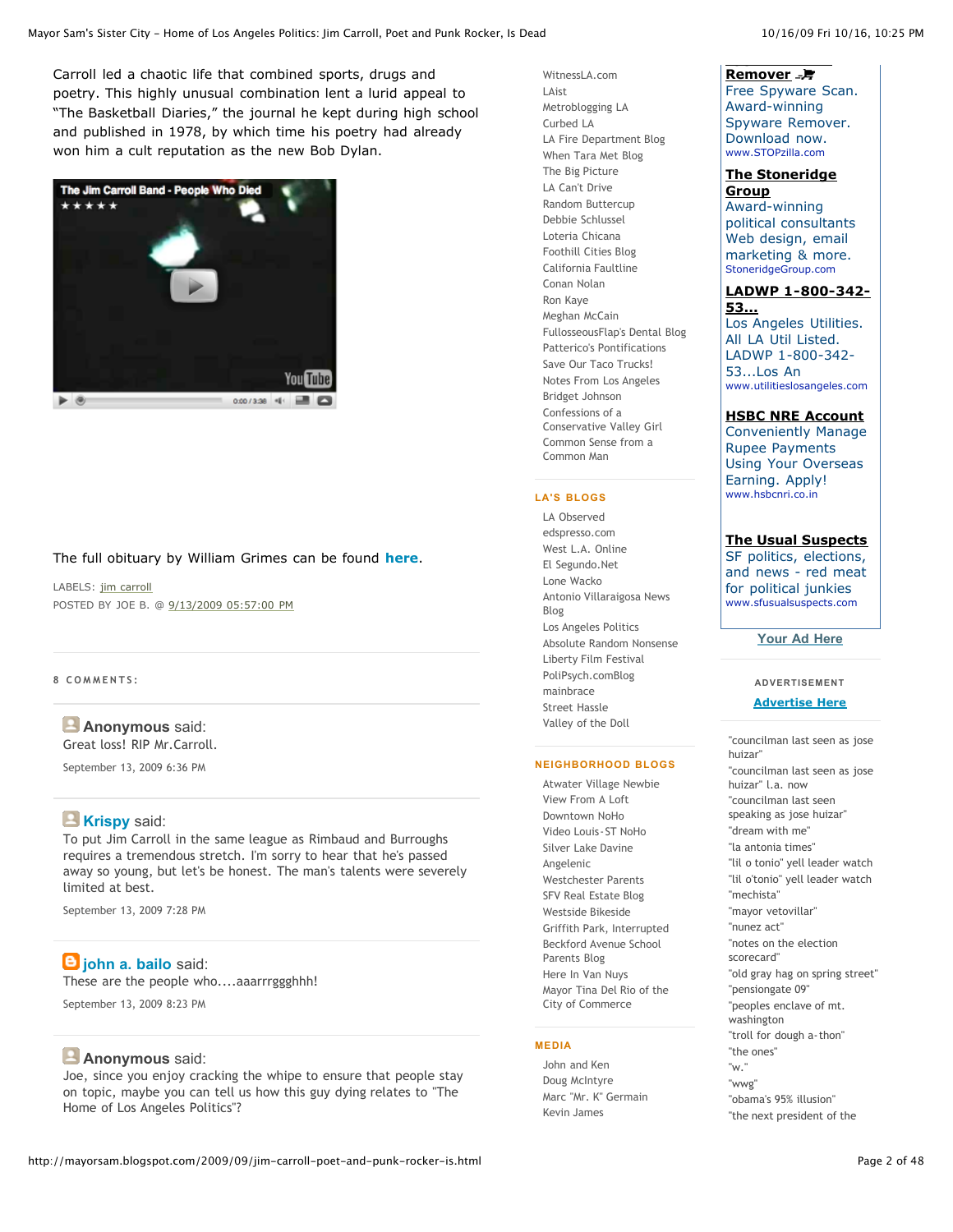Maybe you can enlighten us, Mr. Stay on Topic!

[September 13, 2009 11:28 PM](http://mayorsam.blogspot.com/2009/09/jim-carroll-poet-and-punk-rocker-is.html#5308999045144458098)

# **B** [Michael Higby](http://www.blogger.com/profile/03229225335109401795) said:

Sorry that he died but no-one cares. Unless you have his position on the DWP pipe breaks. Anyway this is a guy who sold blow jobs in the bathroom in Times Square station.

Well maybe Larry Craig might be interested.

[September 13, 2009 11:55 PM](http://mayorsam.blogspot.com/2009/09/jim-carroll-poet-and-punk-rocker-is.html#2140034656408763412)

# **[Dope Fiend Poker](http://www.blogger.com/profile/17603900389438742062) said:**

In 1978 I lived at the Chelsea Hotel in New York City. One afternoon I heard a knock on my door. When I opened it there stood a tall, drugged out looking, skinny guy about my age with stringy red hair. With him were two other guys that were larger and even scarier looking than him.

With a fast talking New York accent and a desperate tone the red headed one held up an LP and blasted into this rapid fire sales pitch: "Listen, I know you don't know me but my name is Jim Carroll and I have a band called The Jim Carroll Band and I am on Rolling Stones Records and Tapes. I have a single coming out next month called "People Who Died". I just this minute got back from England and what I have here in my hand is a copy of the new Rolling Stones album called "Some Girls". This THE ONLY COPY THAT EXISTS IN THE UNITED STATES. I haven't even heard it. Nobody has heard it, not one single person in the U.S. has heard it, but YOU can be the first. My only question to you is: DO YOU HAVE A STEREO?"

Now wait a second, yes I had a stereo, a very nice one as a matter of fact. More importantly I also had a fair amount of drugs in my room that took a whole day of hustling to get and I wasn't about to let this trio of losers bust into my room and take my shit. The album did look authentic though with the Rolling Stones logo and the red-head's story had a ring of authenticity so I let them in.

As everyone knows the first song on the album is "Miss You" which begins that opening line "nah nah nah nanana" in falsetto. We all had a hard time figuring out if I had the turntable set at the right speed but of course I did. We then listened to both sides of this fabulous album and it was of course, great.

On the way out Jim flipped a paper back book to me which of course was "Basketball Diaries" and said: "Check it out, this is the story of my life. One day you can say you met me." Now I am glad to say that I did.

[September 16, 2009 5:55 PM](http://mayorsam.blogspot.com/2009/09/jim-carroll-poet-and-punk-rocker-is.html#2260010727934033114)

### **Anonymous** said:

Michael Higby - you are wrong many people care that Jim Carroll died and i am one of them. he was a true artist, a true poet, a true fringe/underground person/creator/supporter-not to mention a fabulous and hilarious reader of his work. We need more people like him in this world where art and commerce mercilessly unite to the detriment of individualistic artistic voices. and he was a sweetheart...i met him when i was 17 after his band's show and he was very very shy but sweet to me.

[September 17, 2009 6:53 AM](http://mayorsam.blogspot.com/2009/09/jim-carroll-poet-and-punk-rocker-is.html#6773420269869961742)

[united states"](http://mayorsam.blogspot.com/search/label/%22the%20next%20president%20of%20the%20united%20states%22)

[Coast to Coast AM](http://rpc.blogrolling.com/redirect.php?r=400ecdea28a15338e5d5576e4cebba03&url=http%3A%2F%2Fwww.coasttocoastam.com%2F) [Bill Handel](http://rpc.blogrolling.com/redirect.php?r=400ecdea28a15338e5d5576e4cebba03&url=http%3A%2F%2Fwww.kfi640.com%2Fpages%2FHandel.html) [Los Angeles Daily News](http://rpc.blogrolling.com/redirect.php?r=400ecdea28a15338e5d5576e4cebba03&url=http%3A%2F%2Fwww.dailynews.com%2F) [Fishwrap of Record](http://rpc.blogrolling.com/redirect.php?r=400ecdea28a15338e5d5576e4cebba03&url=http%3A%2F%2Fwww.latimes.com%2F) [LA Weekly](http://rpc.blogrolling.com/redirect.php?r=400ecdea28a15338e5d5576e4cebba03&url=http%3A%2F%2Fwww.laweekly.com%2F) [Los Angeles Downtown News](http://rpc.blogrolling.com/redirect.php?r=400ecdea28a15338e5d5576e4cebba03&url=http%3A%2F%2Fwww.downtownnews.com%2F) [Drudge](http://rpc.blogrolling.com/redirect.php?r=400ecdea28a15338e5d5576e4cebba03&url=http%3A%2F%2Fwww.drudgereport.com%2F) [California Media Guide](http://rpc.blogrolling.com/redirect.php?r=400ecdea28a15338e5d5576e4cebba03&url=http%3A%2F%2Fwww.californiamediaguide.com%2F) [Glendale News-Press](http://rpc.blogrolling.com/redirect.php?r=400ecdea28a15338e5d5576e4cebba03&url=http%3A%2F%2Fwww.glendalenewspress.com%2F) [Long Beach Press-Telegram](http://rpc.blogrolling.com/redirect.php?r=400ecdea28a15338e5d5576e4cebba03&url=http%3A%2F%2Fwww.presstelegram.com%2F) [Los Angeles La Opinion](http://rpc.blogrolling.com/redirect.php?r=400ecdea28a15338e5d5576e4cebba03&url=http%3A%2F%2Fwww.impre.com%2Flaopinion%2Fhome.php) [Los Angeles Metropolitan](http://rpc.blogrolling.com/redirect.php?r=400ecdea28a15338e5d5576e4cebba03&url=http%3A%2F%2Fwww.metnews.com%2F) News-Enterprise [Ontario Inland Valley Daily](http://rpc.blogrolling.com/redirect.php?r=400ecdea28a15338e5d5576e4cebba03&url=http%3A%2F%2Fwww.dailybulletin.com%2F) Bulletin [Orange County Register](http://rpc.blogrolling.com/redirect.php?r=400ecdea28a15338e5d5576e4cebba03&url=http%3A%2F%2Fwww.ocregister.com%2F) [Palmdale Antelope Valley](http://rpc.blogrolling.com/redirect.php?r=400ecdea28a15338e5d5576e4cebba03&url=http%3A%2F%2Fwww.avpress.com%2F) Press [Pasadena Star-News](http://rpc.blogrolling.com/redirect.php?r=400ecdea28a15338e5d5576e4cebba03&url=http%3A%2F%2Fwww.pasadenastarnews.com%2F) [Riverside Press-Enterprise](http://rpc.blogrolling.com/redirect.php?r=400ecdea28a15338e5d5576e4cebba03&url=http%3A%2F%2Fwww.pe.com%2F) [Sacramento Bee](http://rpc.blogrolling.com/redirect.php?r=400ecdea28a15338e5d5576e4cebba03&url=http%3A%2F%2Fwww.sacbee.com%2F) [Santa Clarita Signal](http://rpc.blogrolling.com/redirect.php?r=400ecdea28a15338e5d5576e4cebba03&url=http%3A%2F%2Fwww.the-signal.com%2F) [Torrance Daily Breeze](http://rpc.blogrolling.com/redirect.php?r=400ecdea28a15338e5d5576e4cebba03&url=http%3A%2F%2Fwww.dailybreeze.com%2F) [West Covina San Gabriel](http://rpc.blogrolling.com/redirect.php?r=400ecdea28a15338e5d5576e4cebba03&url=http%3A%2F%2Fwww.sgvtribune.com%2F) Valley Tribune [Whittier Daily News](http://rpc.blogrolling.com/redirect.php?r=400ecdea28a15338e5d5576e4cebba03&url=http%3A%2F%2Fwww.whittierdailynews.com%2F) [KABC 7](http://rpc.blogrolling.com/redirect.php?r=400ecdea28a15338e5d5576e4cebba03&url=http%3A%2F%2Fabclocal.go.com%2Fkabc%2Findex) [KCBS 2](http://rpc.blogrolling.com/redirect.php?r=400ecdea28a15338e5d5576e4cebba03&url=http%3A%2F%2Fcbs2.com%2F) [KTTV 11](http://rpc.blogrolling.com/redirect.php?r=400ecdea28a15338e5d5576e4cebba03&url=http%3A%2F%2Fwww.myfoxla.com%2Fmyfox%2F) [KCAL 9](http://rpc.blogrolling.com/redirect.php?r=400ecdea28a15338e5d5576e4cebba03&url=http%3A%2F%2Fcbs2.com%2Fkcal%2F) [KMEX 34](http://rpc.blogrolling.com/redirect.php?r=400ecdea28a15338e5d5576e4cebba03&url=http%3A%2F%2Fwww.univision.com%2Fcontent%2Fchannel.jhtml%3Fchid%3D9450%26schid%3D9451) [KNBC 4](http://rpc.blogrolling.com/redirect.php?r=400ecdea28a15338e5d5576e4cebba03&url=http%3A%2F%2Fwww.knbc.com%2Findex.html) [KCET 28](http://rpc.blogrolling.com/redirect.php?r=400ecdea28a15338e5d5576e4cebba03&url=http%3A%2F%2Fwww.kcet.com%2F) [KCOP 13](http://rpc.blogrolling.com/redirect.php?r=400ecdea28a15338e5d5576e4cebba03&url=http%3A%2F%2Fwww.my13la.com%2F) [KTLA 5](http://rpc.blogrolling.com/redirect.php?r=400ecdea28a15338e5d5576e4cebba03&url=http%3A%2F%2Fktla.trb.com%2F) [Daily Bruin](http://rpc.blogrolling.com/redirect.php?r=400ecdea28a15338e5d5576e4cebba03&url=http%3A%2F%2Fdailybruin.ucla.edu%2F) [Daily Forty-Niner](http://rpc.blogrolling.com/redirect.php?r=400ecdea28a15338e5d5576e4cebba03&url=http%3A%2F%2Fwww.csulb.edu%2F%7Ed49er%2F) [Daily Sundial](http://rpc.blogrolling.com/redirect.php?r=400ecdea28a15338e5d5576e4cebba03&url=http%3A%2F%2Fsundial.csun.edu%2F) [Daily Trojan](http://rpc.blogrolling.com/redirect.php?r=400ecdea28a15338e5d5576e4cebba03&url=http%3A%2F%2Fwww.dailytrojan.com%2F) [Los Angeles Business Journal](http://rpc.blogrolling.com/redirect.php?r=400ecdea28a15338e5d5576e4cebba03&url=http%3A%2F%2Fwww.labusinessjournal.com%2F) [Los Angeles Independent](http://rpc.blogrolling.com/redirect.php?r=400ecdea28a15338e5d5576e4cebba03&url=http%3A%2F%2Fwww.laindependent.com%2F) [San Fernando Valley](http://rpc.blogrolling.com/redirect.php?r=400ecdea28a15338e5d5576e4cebba03&url=http%3A%2F%2Fwww.sfvbj.com%2F) Business Journal [Al Rantel](http://rpc.blogrolling.com/redirect.php?r=400ecdea28a15338e5d5576e4cebba03&url=http%3A%2F%2Fwww.alrantel.com%2F) [Larry Elder](http://rpc.blogrolling.com/redirect.php?r=400ecdea28a15338e5d5576e4cebba03&url=http%3A%2F%2Fwww.larryelder.com%2F) [Tammy Bruce](http://rpc.blogrolling.com/redirect.php?r=400ecdea28a15338e5d5576e4cebba03&url=http%3A%2F%2Ftammybruce.com%2F) [Maia Lazar](http://rpc.blogrolling.com/redirect.php?r=400ecdea28a15338e5d5576e4cebba03&url=http%3A%2F%2Fwww.maialazar.com%2F)

#### **BEAR FLAG LEAGUE**



[Absinthe & Cookies](http://rpc.blogrolling.com/redirect.php?r=7157837ea0474f1d10412dcd9a2702ea&url=http%3A%2F%2Fbittersweet.ondragonswing.com%2F) (Monterey) [Baldilocks \(LA\)](http://rpc.blogrolling.com/redirect.php?r=7157837ea0474f1d10412dcd9a2702ea&url=http%3A%2F%2Fbaldilocks.typepad.com%2F) [BoifromTroy \(LA\)](http://rpc.blogrolling.com/redirect.php?r=7157837ea0474f1d10412dcd9a2702ea&url=http%3A%2F%2Fboifromtroy.com%2F) [CalBlog \(LA\)](http://rpc.blogrolling.com/redirect.php?r=7157837ea0474f1d10412dcd9a2702ea&url=http%3A%2F%2Fwww.calblog.com%2F) [California Republic](http://rpc.blogrolling.com/redirect.php?r=7157837ea0474f1d10412dcd9a2702ea&url=http%3A%2F%2Fwww.californiarepublic.org%2FCROBlog%2FCROblog.html) (statewide) [Cobb \(LA\)](http://rpc.blogrolling.com/redirect.php?r=7157837ea0474f1d10412dcd9a2702ea&url=http%3A%2F%2Fcobb.typepad.com%2F) [QandO \(SD\)](http://rpc.blogrolling.com/redirect.php?r=7157837ea0474f1d10412dcd9a2702ea&url=http%3A%2F%2Fwww.qando.net%2Fblog%2F) [e-Claire \(NoCal\)](http://rpc.blogrolling.com/redirect.php?r=7157837ea0474f1d10412dcd9a2702ea&url=http%3A%2F%2Fwww.e-biscuit.com%2F)

[\\$400 million computers](http://mayorsam.blogspot.com/search/label/%24400%20million%20computers) [\\$460 mil lausd budget cuts](http://mayorsam.blogspot.com/search/label/%24460%20mil%20lausd%20budget%20cuts) [\\$700 million budget deficit](http://mayorsam.blogspot.com/search/label/%24700%20million%20budget%20deficit) [100 days](http://mayorsam.blogspot.com/search/label/100%20days) [11%](http://mayorsam.blogspot.com/search/label/11%25) [110 freeway](http://mayorsam.blogspot.com/search/label/110%20freeway) [15](http://mayorsam.blogspot.com/search/label/15) [1776](http://mayorsam.blogspot.com/search/label/1776) [1933 griffith park fire](http://mayorsam.blogspot.com/search/label/1933%20Griffith%20Park%20fire) [1956](http://mayorsam.blogspot.com/search/label/1956) [1964](http://mayorsam.blogspot.com/search/label/1964) [1978](http://mayorsam.blogspot.com/search/label/1978) [1988](http://mayorsam.blogspot.com/search/label/1988) [1st amendment](http://mayorsam.blogspot.com/search/label/1st%20Amendment) [2005 mayoral election](http://mayorsam.blogspot.com/search/label/2005%20Mayoral%20Election) [2008](http://mayorsam.blogspot.com/search/label/2008) [2008 election conference](http://mayorsam.blogspot.com/search/label/2008%20Election%20Conference) [2008 presidential election](http://mayorsam.blogspot.com/search/label/2008%20Presidential%20Election) [2008 economic stimululs](http://mayorsam.blogspot.com/search/label/2008%20economic%20stimululs%20check) check [2008 election](http://mayorsam.blogspot.com/search/label/2008%20election) [2009](http://mayorsam.blogspot.com/search/label/2009) [2009 general election](http://mayorsam.blogspot.com/search/label/2009%20General%20Election) [2009 mayoral election](http://mayorsam.blogspot.com/search/label/2009%20mayoral%20election) [2009 presidential inauguration](http://mayorsam.blogspot.com/search/label/2009%20presidential%20inauguration) [2009 primary election](http://mayorsam.blogspot.com/search/label/2009%20primary%20election) [2009-2010 city budget](http://mayorsam.blogspot.com/search/label/2009-2010%20City%20Budget) [2010 attorney general's race](http://mayorsam.blogspot.com/search/label/2010%20Attorney%20General) [2010 census](http://mayorsam.blogspot.com/search/label/2010%20census) [2012 presidential election](http://mayorsam.blogspot.com/search/label/2012%20presidential%20election) [2oo8 presidential campaign](http://mayorsam.blogspot.com/search/label/2oo8%20presidential%20campaign) [311](http://mayorsam.blogspot.com/search/label/311) [32 congressional district](http://mayorsam.blogspot.com/search/label/32%20Congressional%20District) [420](http://mayorsam.blogspot.com/search/label/420) [45th assembly district central](http://mayorsam.blogspot.com/search/label/45th%20assembly%20district%20central%20committee) committee [46th assembly district](http://mayorsam.blogspot.com/search/label/46th%20Assembly%20District) [4th estate](http://mayorsam.blogspot.com/search/label/4th%20Estate) [4th of july](http://mayorsam.blogspot.com/search/label/4th%20of%20july) [50 cent](http://mayorsam.blogspot.com/search/label/50%20cent) [60 minutes](http://mayorsam.blogspot.com/search/label/60%20minutes) [7-11](http://mayorsam.blogspot.com/search/label/7-11) [7-14-08](http://mayorsam.blogspot.com/search/label/7-14-08) [70s at 7](http://mayorsam.blogspot.com/search/label/70s%20at%207) [710 freeway tunnel](http://mayorsam.blogspot.com/search/label/710%20Freeway%20tunnel) [80 neighborhood watches](http://mayorsam.blogspot.com/search/label/80%20Neighborhood%20Watches) [818 area code](http://mayorsam.blogspot.com/search/label/818%20area%20code) [9-11-01](http://mayorsam.blogspot.com/search/label/9-11-01) [9/11](http://mayorsam.blogspot.com/search/label/9%2F11) [9/12 project](http://mayorsam.blogspot.com/search/label/9%2F12%20Project) [a collective space](http://mayorsam.blogspot.com/search/label/A%20Collective%20SPACE) [aaja](http://mayorsam.blogspot.com/search/label/AAJA) [aapc](http://mayorsam.blogspot.com/search/label/AAPC) [ab 1634](http://mayorsam.blogspot.com/search/label/AB%201634) [ab 2890](http://mayorsam.blogspot.com/search/label/AB%202890) [ab 2933](http://mayorsam.blogspot.com/search/label/AB%202933) [ab 32](http://mayorsam.blogspot.com/search/label/AB%2032) [ab 706](http://mayorsam.blogspot.com/search/label/AB%20706) [abc](http://mayorsam.blogspot.com/search/label/ABC) [acorn](http://mayorsam.blogspot.com/search/label/ACORN) [ad40](http://mayorsam.blogspot.com/search/label/AD40) [aeg](http://mayorsam.blogspot.com/search/label/AEG) [aip](http://mayorsam.blogspot.com/search/label/AIP) [absolut](http://mayorsam.blogspot.com/search/label/Absolut) [academia avance](http://mayorsam.blogspot.com/search/label/Academia%20Avance)